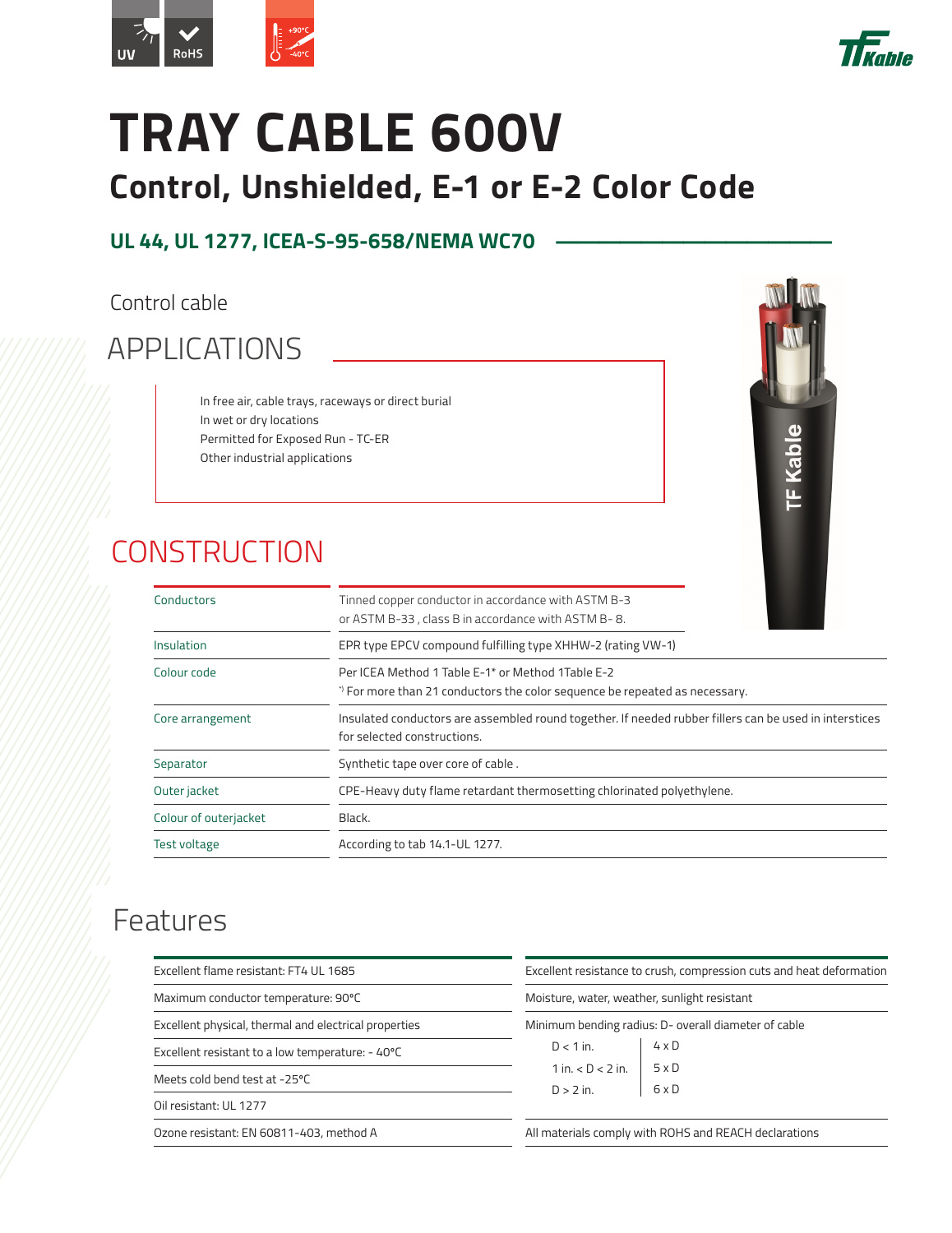

# **TRAY CABLE 600V**

## Approvals

### UL: E310468

Example of marking Ink jet printed

TF CABLE (UL) E310468 FLEXTREME TC TYPE TC-ER EPR/CPE XHHW-2 cdrs 600V 3/C 14AWG 90°C (194F) wet or dry Sun Res Oil Res I & II FT4 -40°C dir bur + footage marking

| 14AWG                          |                                 |                               |                                        |                                    |                        |                   |
|--------------------------------|---------------------------------|-------------------------------|----------------------------------------|------------------------------------|------------------------|-------------------|
| <b>Number of</b><br>conductors | <b>Conductor</b><br><b>Size</b> | <b>Conductor</b><br>stranding | <b>Nominal insulation</b><br>thickness | <b>Nominal jacket</b><br>thickness | Approx.<br><b>O.D.</b> | Approx.<br>weight |
| N                              | <b>AWG</b>                      | N                             | mils                                   | mils                               | inch                   | <b>LBS/1000ft</b> |
| 2                              | 14                              | 7                             | 30                                     | 55                                 | 0,4                    | 90                |
| 3                              | 14                              | 7                             | 30                                     | 55                                 | 0,4                    | 109               |
| 4                              | 14                              | 7                             | 30                                     | 55                                 | 0,4                    | 134               |
| 5                              | 14                              | 7                             | 30                                     | 55                                 | 0,5                    | 161               |
| 7                              | 14                              |                               | 30                                     | 70                                 | 0,6                    | 236               |
| 9                              | 14                              | 7                             | 30                                     | 70                                 | 0,7                    | 306               |
| 12                             | 14                              | 7                             | 30                                     | 70                                 | 0,7                    | 343               |
| 19                             | 14                              | 7                             | 30                                     | 90                                 | 0,9                    | 557               |
| 25                             | 14                              | 7                             | 30                                     | 90                                 | 1                      | 687               |
| 30                             | 14                              | 7                             | 30                                     | 90                                 |                        | 789               |
| 37                             | 14                              | 7                             | 30                                     | 90                                 | 1,2                    | 969               |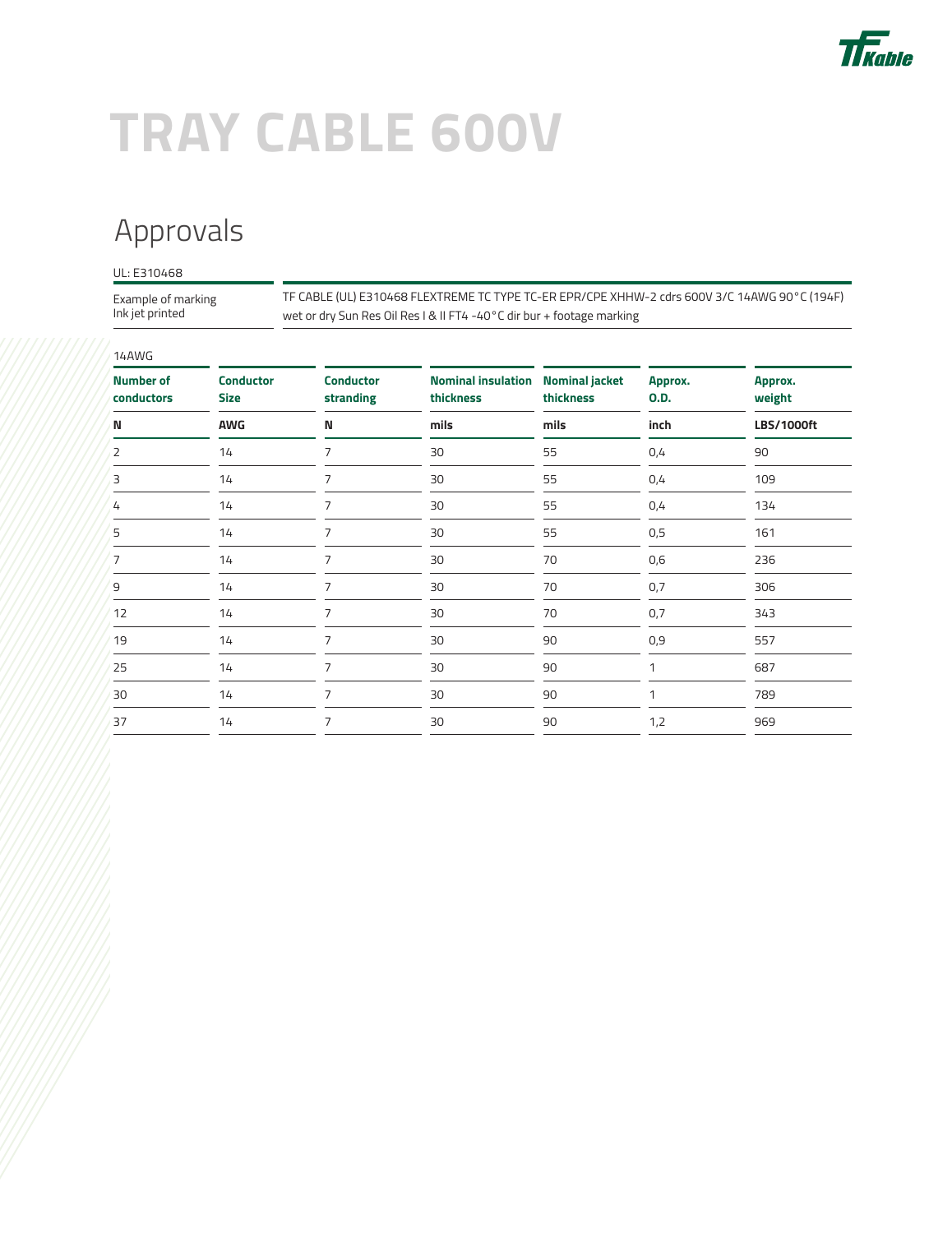

## **TRAY CABLE 600V**

| 12AWG                          |                                 |                               |                                        |                                    |                        |                   |
|--------------------------------|---------------------------------|-------------------------------|----------------------------------------|------------------------------------|------------------------|-------------------|
| <b>Number of</b><br>conductors | <b>Conductor</b><br><b>Size</b> | <b>Conductor</b><br>stranding | <b>Nominal insulation</b><br>thickness | <b>Nominal jacket</b><br>thickness | Approx.<br><b>O.D.</b> | Approx.<br>weight |
| N                              | AWG                             | N                             | mils                                   | mils                               | inch                   | <b>LBS/1000ft</b> |
| 2                              | 12                              | 7                             | 30                                     | 55                                 | 0,42                   | 115               |
| 3                              | 12                              | 7                             | 30                                     | 55                                 | 0,44                   | 141               |
| 4                              | 12                              | 7                             | 30                                     | 55                                 | 0,48                   | 175               |
| 5                              | 12                              | 7                             | 30                                     | 55                                 | 0,52                   | 212               |
| 7                              | 12                              | 7                             | 30                                     | 70                                 | 0,64                   | 310               |
| 9                              | 12                              | 7                             | 30                                     | 70                                 | 0,74                   | 403               |
| 12                             | 12                              | 7                             | 30                                     | 70                                 | 0,77                   | 458               |
| 19                             | 12                              | 7                             | 30                                     | 90                                 | 0,99                   | 741               |
| 25                             | 12                              | 7                             | 30                                     | 90                                 | 1,12                   | 921               |
| 30                             | 12                              | 7                             | 30                                     | 90                                 | 1,15                   | 1064              |
| 37                             | 12                              | 7                             | 30                                     | 90                                 | 1,29                   | 1308              |
|                                |                                 |                               |                                        |                                    |                        |                   |

#### 10AWG

| <b>Number of</b><br>conductors | <b>Conductor</b><br><b>Size</b> | <b>Conductor</b><br>stranding | <b>Nominal insulation</b><br>thickness | <b>Nominal jacket</b><br>thickness | Approx.<br>O.D. | Approx.<br>weight |
|--------------------------------|---------------------------------|-------------------------------|----------------------------------------|------------------------------------|-----------------|-------------------|
| N                              | <b>AWG</b>                      | N                             | mils                                   | mils                               | inch            | <b>LBS/1000ft</b> |
| 2                              | 10                              | 7                             | 30                                     | 55                                 | 0,47            | 156               |
| 3                              | 10                              | 7                             | 30                                     | 55                                 | 0,49            | 194               |
| 4                              | 10                              | 7                             | 30                                     | 70                                 | 0,57            | 258               |
| 5                              | 10                              |                               | 30                                     | 70                                 | 0,62            | 313               |
| 7                              | 10                              |                               | 30                                     | 70                                 | 0,72            | 431               |
| 9                              | 10                              |                               | 30                                     | 70                                 | 0,83            | 563               |
| 12                             | 10                              |                               | 30                                     | 90                                 | 0,91            | 682               |
|                                |                                 |                               |                                        |                                    |                 |                   |